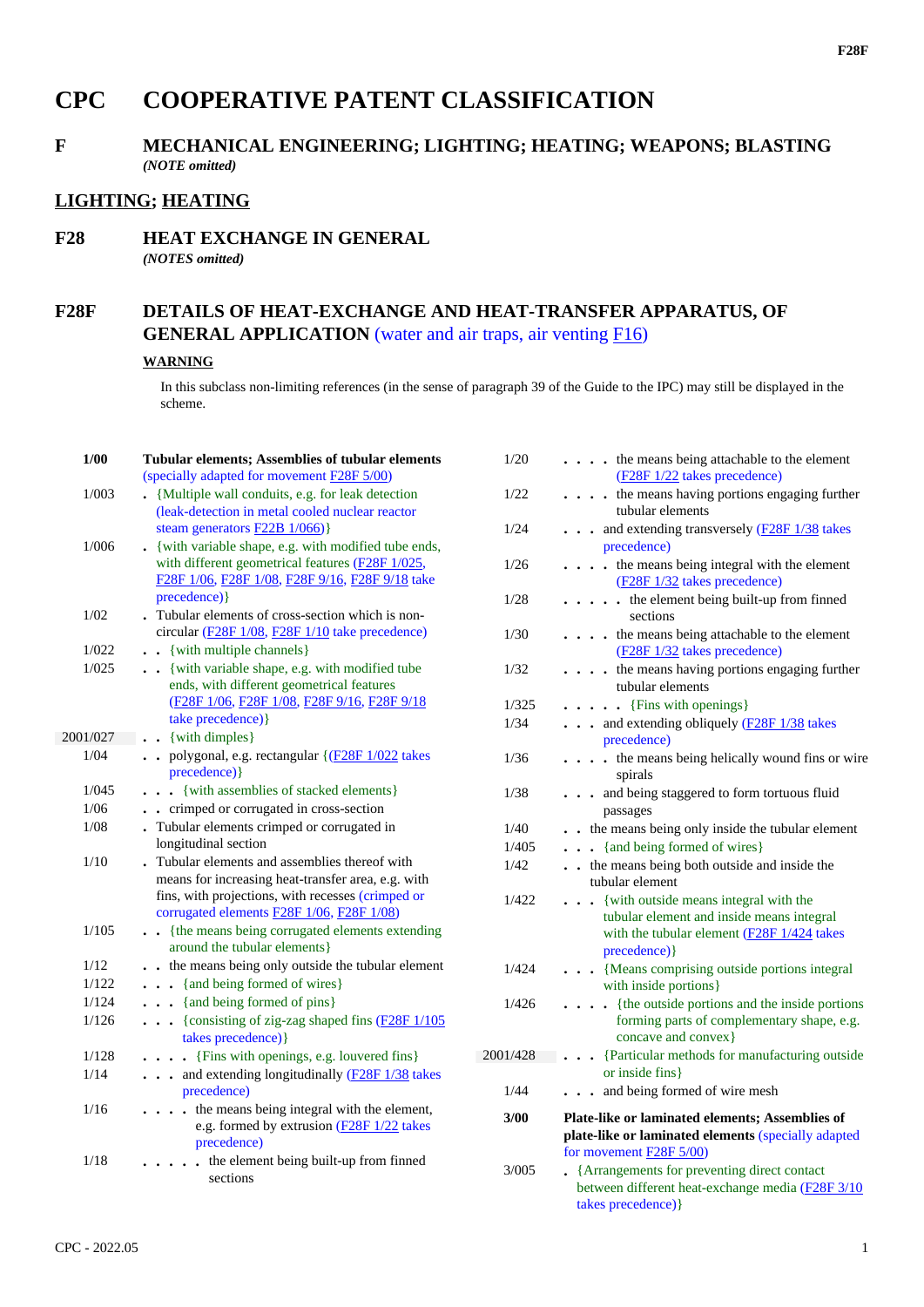|          | . Elements or assemblies thereof with means for                                                         |
|----------|---------------------------------------------------------------------------------------------------------|
|          | increasing heat-transfer area, e.g. with fins, with                                                     |
|          | recesses, with corrugations (F28F 3/08 takes                                                            |
|          | precedence)                                                                                             |
| 3/022    | {the means being wires or pins}                                                                         |
| 3/025    | . . {the means being corrugated, plate-like elements}                                                   |
| 3/027    | {with openings, e.g. louvered corrugated fins;                                                          |
|          | Assemblies of corrugated strips}                                                                        |
| 3/04     | . . the means being integral with the element                                                           |
| 3/042    | {in the form of local deformations of the                                                               |
|          | element }                                                                                               |
| 3/044    | {the deformations being pontual, e.g.<br>$\ddot{\phantom{0}}$<br>$dimples\}$                            |
| 3/046    | . {the deformations being linear, e.g.                                                                  |
|          | corrugations }                                                                                          |
| 3/048    | {in the form of ribs integral with the element or<br>local variations in thickness of the element, e.g. |
|          | grooves, microchannels}                                                                                 |
| 3/06     | the means being attachable to the element                                                               |
| 3/08     | . Elements constructed for building-up into stacks,<br>e.g. capable of being taken apart for cleaning   |
| 3/083    | {capable of being taken apart}<br>$\ddot{\phantom{0}}$                                                  |
| 3/086    | . {having one or more openings therein forming                                                          |
|          | tubular heat-exchange passages}                                                                         |
| 3/10     | Arrangements for sealing the margins                                                                    |
| 3/12     | . Elements constructed in the shape of a hollow panel,                                                  |
|          | e.g. with channels {(F28D 1/02, F28D 1/03 take<br>precedence) }                                         |
| 3/14     | by separating portions of a pair of joined sheets<br>$\ddot{\phantom{0}}$                               |
|          | to form channels, e.g. by inflation (manufacture                                                        |
|          | thereof B23P)                                                                                           |
|          | <b>Elements specially adapted for movement</b>                                                          |
| 5/00     |                                                                                                         |
|          | (arrangements for moving the elements, see the                                                          |
|          | appropriate subclass for the apparatus concerned)                                                       |
| 5/02     | . Rotary drums or rollers                                                                               |
| 5/04     |                                                                                                         |
| 5/06     | • Hollow impellers, e.g. stirring vane                                                                  |
|          | . Hollow screw conveyors                                                                                |
| 7/00     | Elements not covered by group <b>F28F 1/00</b> ,<br>F28F 3/00 or F28F 5/00                              |
| 7/02     | . Blocks traversed by passages for heat-exchange<br>media {(F28D 7/0008 takes precedence)}              |
|          |                                                                                                         |
| 9/00     | <b>Casings; Header boxes; Auxiliary supports for</b>                                                    |
|          | elements; Auxiliary members within casings                                                              |
| 9/001    | . {Casings in the form of plate-like arrangements;                                                      |
|          | Frames enclosing a heat exchange core}                                                                  |
| 9/002    | {with fastening means for other structures}                                                             |
| 2009/004 | • {Common frame elements for multiple cores}                                                            |
| 9/005    | • {Other auxiliary members within casings, e.g.<br>internal filling means or sealing means}             |
| 9/007    | Auxiliary supports for elements                                                                         |
| 9/0075   | {Supports for plates or plate assemblies}<br>$\ddot{\phantom{0}}$                                       |
| 9/013    | for tubes or tube-assemblies<br>$\ddot{\phantom{a}}$                                                    |
| 9/0131   | {formed by plates (F28F 9/0138 takes<br>$\ddot{\phantom{a}}$<br>$\ddot{\phantom{0}}$                    |
| 9/0132   | precedence) }<br>{formed by slats, tie-rods, articulated or<br>$\ddot{\phantom{1}}$                     |
|          | expandable rods}                                                                                        |
| 9/0133   | {formed by concentric strips}                                                                           |
| 9/0135   | {formed by grids having only one tube<br>per closed grid opening (F28F 9/0132 and                       |
| 9/0136   | F28F 9/0133 take precedence) }<br>{formed by intersecting strips}                                       |

| 9/0137 | {formed by wires, e.g. helically coiled                                                                                                            |
|--------|----------------------------------------------------------------------------------------------------------------------------------------------------|
|        | $(F28F 9/0135$ takes precedence)}                                                                                                                  |
| 9/0138 | . {formed by sleeves for finned tubes}                                                                                                             |
| 9/02   | Header boxes; End plates<br>$\ddot{\phantom{0}}$                                                                                                   |
| 9/0202 | {Header boxes having their inner space divided<br>$\ddot{\phantom{a}}$<br>by partitions }                                                          |
| 9/0204 | . {for elongated header box, e.g. with transversal<br>and longitudinal partitions}                                                                 |
| 9/0207 | {the longitudinal or transversal partitions<br>being separate elements attached to header<br>boxes (F28F 9/0212, F28F 9/0217 take<br>precedence) } |
| 9/0209 | • {having only transversal partitions}                                                                                                             |
| 9/0212 | {the partitions being separate elements<br>$\ddot{\phantom{0}}$<br>attached to header boxes}                                                       |
| 9/0214 | . {having only longitudinal partitions}                                                                                                            |
| 9/0217 | • {the partitions being separate elements<br>attached to header boxes}                                                                             |
| 9/0219 | • {Arrangements for sealing end plates into<br>casing or header box; Header box sub-elements<br>(F28F 9/0236 takes precedence)}                    |
| 9/0221 | . {Header boxes or end plates formed by stacked<br>elements }                                                                                      |
| 9/0224 | {Header boxes formed by sealing end plates<br>into covers (F28F 9/0221 takes precedence)}                                                          |
| 9/0226 | {with resilient gaskets}<br>$\ddot{\phantom{0}}$                                                                                                   |
| 9/0229 | • {Double end plates; Single end plates with hollow<br>spaces }                                                                                    |
| 9/0231 | • {Header boxes having an expansion chamber}                                                                                                       |
| 9/0234 | {having a second heat exchanger disposed there<br>$\ddot{\phantom{0}}$<br>within, e.g. oil cooler}                                                 |
| 9/0236 | {floating elements}<br>$\ddot{\phantom{0}}$                                                                                                        |
| 9/0239 | . {floating header boxes}                                                                                                                          |
| 9/0241 | . {floating end plates}<br>$\ddot{\phantom{0}}$                                                                                                    |
| 9/0243 | • {Header boxes having a circular cross-section}                                                                                                   |
| 9/0246 | • • {Arrangements for connecting header boxes with<br>flow lines                                                                                   |
| 9/0248 | {Arrangements for sealing connectors to header<br>$boxes$ }                                                                                        |
| 9/0251 | {Massive connectors, e.g. blocks; Plate-like<br>connectors }                                                                                       |
| 9/0253 | {with multiple channels, e.g. with combined<br>$\bullet$<br>inflow and outflow channels}                                                           |
| 9/0256 | • • {Arrangements for coupling connectors with<br>flow lines}                                                                                      |
| 9/0258 | {of quick acting type, e.g. with snap action}                                                                                                      |
| 9/026  | . {with static flow control means, e.g. with means<br>for uniformly distributing heat exchange media<br>into conduits}                             |
| 9/0263 | . {by varying the geometry or cross-section of<br>header box}                                                                                      |
| 9/0265 | . . {by using guiding means or impingement<br>means inside the header box }                                                                        |
| 9/0268 | • {in the form of multiple deflectors for<br>channeling the heat exchange medium}                                                                  |
| 9/027  | {in the form of distribution pipes}                                                                                                                |
| 9/0273 | • {with multiple holes}                                                                                                                            |
| 9/0275 | {with multiple branch pipes}<br>$\ddot{\phantom{0}}$                                                                                               |
| 9/0278 | {in the form of stacked distribution plates or                                                                                                     |
| 9/028  | perforated plates arranged over end plates}<br>{by using inserts for modifying the pattern of<br>flow inside the header box, e.g. by using flow    |
|        | restrictors or permeable bodies or blocks with<br>channels }                                                                                       |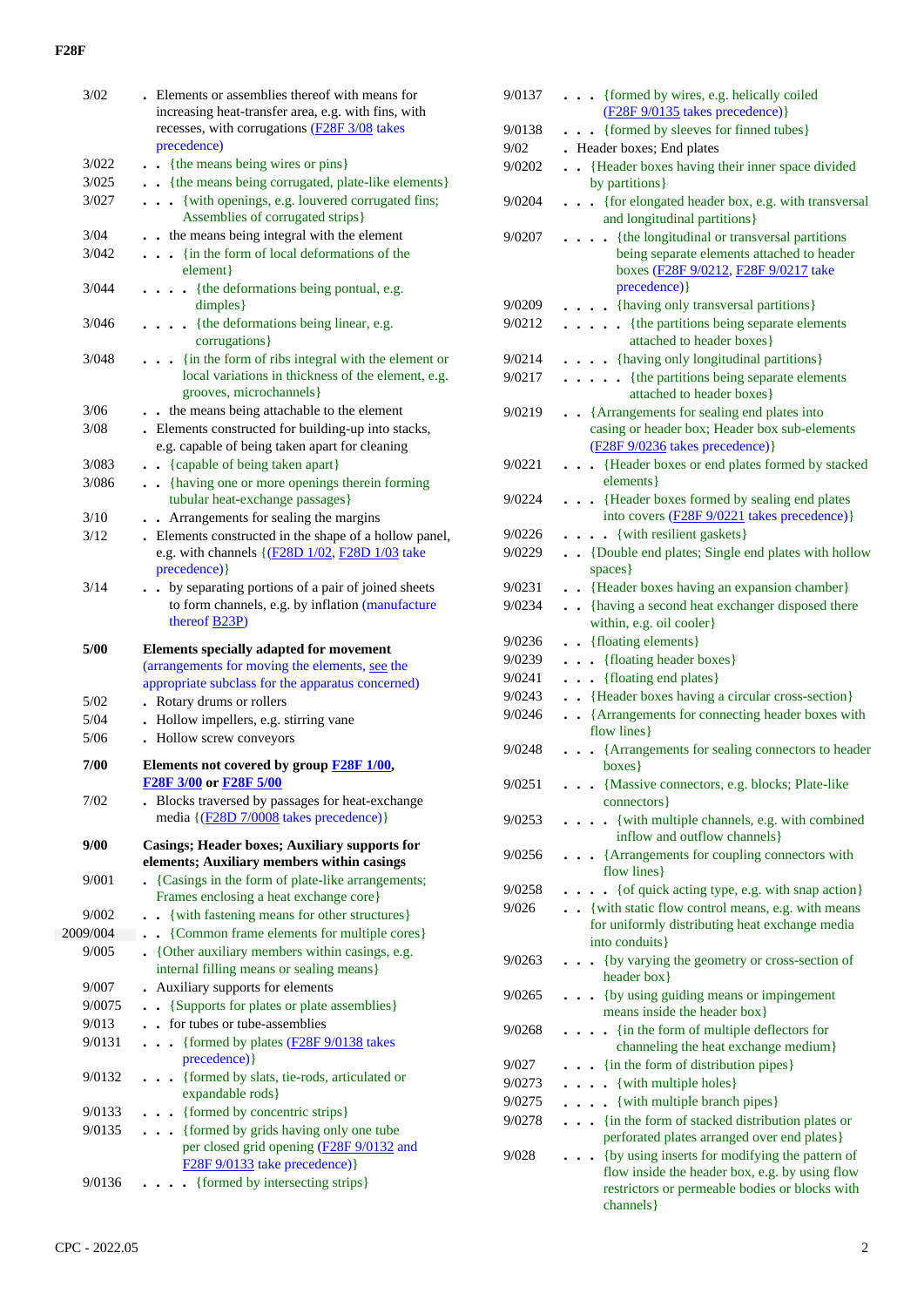| 9/0282    | {by varying the geometry of conduit ends, e.g.                                                          |
|-----------|---------------------------------------------------------------------------------------------------------|
|           | by using inserts or attachments for modifying                                                           |
|           | the pattern of flow at the conduit inlet or                                                             |
|           | outlet}                                                                                                 |
| 2009/0285 | {Other particular headers or end plates}                                                                |
| 2009/0287 | {having passages for different heat exchange                                                            |
|           | media }                                                                                                 |
| 2009/029  | {with increasing or decreasing cross-section,                                                           |
|           | e.g. having conical shape}                                                                              |
| 2009/0292 | $\{with fins\}$                                                                                         |
| 2009/0295 | {comprising cooling circuits}                                                                           |
| 2009/0297 | {Side headers, e.g. for radiators having<br>$\ddot{\phantom{0}}$                                        |
|           | conduits laterally connected to common                                                                  |
|           | header }                                                                                                |
| 9/04      | • Arrangements for sealing elements into<br>header boxes or end plates {(arrangements for               |
|           | sealing flow lines connectors to header boxes                                                           |
|           | F28F9/0248)                                                                                             |
| 9/06      | • by dismountable joints                                                                                |
| 9/08      | by wedge-type connections, e.g. taper ferrule<br>$\ddot{\phantom{a}}$<br>$\ddot{\phantom{1}}$           |
| 9/10      | . by screw-type connections, e.g. gland                                                                 |
| 9/12      | . by flange-type connections                                                                            |
| 9/14      | by force-joining                                                                                        |
| 9/16      | $\cdots$                                                                                                |
|           | by permanent joints, e.g. by rolling (metal-<br>working procedures in general <b>B21</b> , <b>B32</b> ; |
|           | particularly <b>B21D 39/06</b> , <b>B23K</b> )                                                          |
| 9/162     | {by using bonding or sealing substances, e.g.                                                           |
|           | adhesives ( <b>F28F</b> 9/18 takes precedence)}                                                         |
| 9/165     | • {by using additional preformed parts,                                                                 |
|           | e.g. sleeves, gaskets (F28F 9/185 takes                                                                 |
|           | precedence) }                                                                                           |
| 9/167     | {the parts being inserted in the heat-                                                                  |
|           | exchange conduits}                                                                                      |
| 9/18      | . by welding                                                                                            |
| 9/182     | {the heat-exchange conduits having ends<br>$\cdot$                                                      |
|           | with a particular shape, e.g. deformed;                                                                 |
|           | the heat-exchange conduits or end plates                                                                |
|           | having supplementary joining means, e.g.                                                                |
|           | abutments }                                                                                             |
| 9/185     | {with additional preformed parts}                                                                       |
| 9/187     | • {at least one of the parts being non-                                                                 |
|           | metallic, e.g. heat-sealing plastic                                                                     |
|           | elements }                                                                                              |
| 9/20      | - Arrangements of heat reflectors, e.g. separately-                                                     |
|           | insertible reflecting walls                                                                             |
| 9/22      | Arrangements for directing heat-exchange media                                                          |
|           | into successive compartments, e.g. arrangements of<br>guide plates                                      |
| 2009/222  |                                                                                                         |
|           | {Particular guide plates, baffles or deflectors,<br>e.g. having particular orientation relative to an   |
|           | elongated casing or conduit}                                                                            |
| 2009/224  | {Longitudinal partitions}                                                                               |
| 2009/226  | {Transversal partitions}                                                                                |
| 2009/228  | {Oblique partitions}<br>$\ddot{\phantom{0}}$                                                            |
| 9/24      | Arrangements for promoting turbulent flow of heat-<br>$\cdot$                                           |
|           | exchange media, e.g. by plates (F28F 1/38 takes                                                         |
|           | precedence; in general F15D)                                                                            |
| 9/26      | Arrangements for connecting different sections                                                          |
|           | of heat-exchange elements, e.g. of radiators                                                            |
|           | (connecting different sections in water heaters                                                         |
|           | F24H 9/14 {, connecting headers with inlet or outlet                                                    |
|           | fittings <b>F28F</b> 9/0246})                                                                           |
| 9/262     | {for radiators (F28D 1/0408 takes precedence)}                                                          |
| 9/264     | {by sleeves, nipples}                                                                                   |
|           |                                                                                                         |

| 9/266<br>9/268 | . {by screw-type connections}<br>. {by permanent joints, e.g. by welding}                                                                                                       |
|----------------|---------------------------------------------------------------------------------------------------------------------------------------------------------------------------------|
| 11/00          | Arrangements for sealing leaky tubes and<br>conduits (stopping flow from or in pipes in general<br>F16L55/10                                                                    |
| 11/02          | using obturating elements, e.g. washers, inserted<br>and operated independently of each other<br>(F28F 11/06 takes precedence)                                                  |
| 11/04          | using pairs of obturating elements, e.g. washers,<br>$\ddot{\phantom{0}}$<br>mounted upon central operating rods (F28F 11/06<br>takes precedence)                               |
| 11/06          | using automatic tube obturating appliances                                                                                                                                      |
| 13/00          | Arrangements for modifying heat-transfer, e.g.<br>increasing, decreasing (F28F 1/00 - F28F 11/00 take<br>precedence)                                                            |
| 2013/001       | {Particular heat conductive materials, e.g.<br>$\overline{a}$                                                                                                                   |
| 13/003         | superconductive elements (for thermal joints<br>F28F 2013/006)                                                                                                                  |
|                | • {by using permeable mass, perforated or porous<br>materials (F28F 13/18 takes precedence)}                                                                                    |
| 2013/005       | {Thermal joints}                                                                                                                                                                |
| 2013/006       | • {Heat conductive materials}                                                                                                                                                   |
| 2013/008       | • {Variable conductance materials; Thermal<br>switches }                                                                                                                        |
| 13/02          | by influencing fluid boundary (boundary-layer<br>control in general F15D)                                                                                                       |
| 13/04          | by preventing the formation of continuous films<br>of condensate on heat-exchange surfaces, e.g. by                                                                             |
| 13/06          | promoting droplet formation {(F28F 13/18 takes<br>precedence) }<br>. by affecting the pattern of flow of the heat-exchange<br>media {(F28F 13/003 takes precedence; static flow |
| 13/08          | control means in header boxes F28F 9/026)}<br>by varying the cross-section of the flow channels                                                                                 |
| 13/10          | by imparting a pulsating motion to the flow, e.g.<br>by sonic vibration                                                                                                         |
| 13/12          | by creating turbulence, e.g. by stirring, by<br>$\ddot{\phantom{a}}$<br>increasing the force of circulation (F28F 13/08<br>takes precedence)                                    |
| 13/125         | $\bullet \bullet$ {by stirring}                                                                                                                                                 |
| 13/14          | . by endowing the walls of conduits with zones of<br>different degrees of conduction of heat                                                                                    |
| 13/16          | by applying an electrostatic field to the body of the<br>heat-exchange medium                                                                                                   |
| 13/18          | . by applying coatings, e.g. radiation-absorbing,<br>radiation-reflecting; by surface treatment, e.g.<br>polishing                                                              |
| 13/182         | • {especially adapted for evaporator or condenser<br>surfaces (F28F 13/187 takes precedence)}                                                                                   |
| 13/185         | • {Heat-exchange surfaces provided with<br>microstructures or with porous coatings}                                                                                             |
| 13/187         | {especially adapted for evaporator surfaces or<br>.<br>condenser surfaces, e.g. with nucleation sites}                                                                          |
| 17/00          | Removing ice or water from heat-exchange<br>apparatus                                                                                                                           |
| 17/005         | • {Means for draining condensates from heat<br>exchangers, e.g. from evaporators (F28B 9/08 takes<br>precedence) }                                                              |
| 19/00          | Preventing the formation of deposits or corrosion,<br>e.g. by using filters {or scrapers}                                                                                       |
| 19/002         | {by using inserts or attachments}                                                                                                                                               |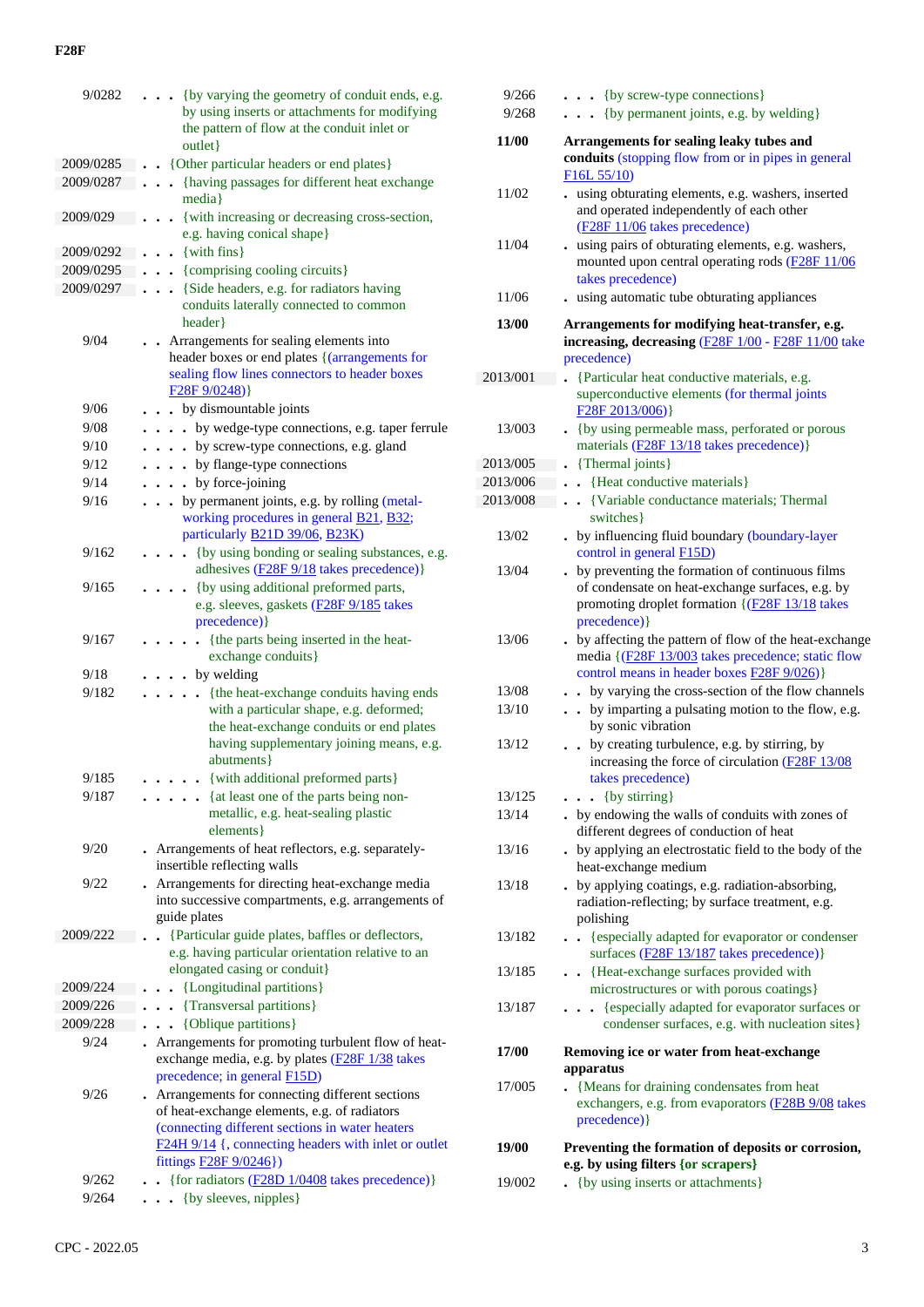| 19/004   | • {by using protective electric currents, voltages,                                                             |
|----------|-----------------------------------------------------------------------------------------------------------------|
|          | cathodes, anodes, electric short-circuits}                                                                      |
| 19/006   | • {Preventing deposits of ice}                                                                                  |
| 19/008   | . {by using scrapers}                                                                                           |
| 19/01    | . by using means for separating solid materials from<br>heat-exchange fluids, e.g. filters                      |
| 19/02    | by using coatings, e.g. vitreous or enamel coatings                                                             |
| 19/04    | • of rubber; of plastics material; of varnish                                                                   |
| 19/06    | . . of metal                                                                                                    |
| 21/00    | <b>Constructions of heat-exchange apparatus</b><br>characterised by the selection of particular                 |
|          | materials {(coatings for modifying heat-transfer                                                                |
|          | F28F 13/18; coatings for preventing the formation of                                                            |
|          | deposits or corrosion <b>F28F 19/02</b> )}                                                                      |
| 21/003   | {for domestic or space-heating systems}                                                                         |
| 21/006   | $\bullet$ {of glass}                                                                                            |
| 21/02    | of carbon, e.g. graphite                                                                                        |
| 21/04    | of ceramic; of concrete; of natural stone                                                                       |
| 21/045   | {for domestic or space-heating systems}<br>$\bullet$<br>$\bullet$                                               |
| 21/06    | of plastics material                                                                                            |
| 21/061   | {for domestic or space-heating systems}<br>$\ddot{\phantom{0}}$                                                 |
| 21/062   | • {the heat-exchange apparatus employing tubular<br>conduits}                                                   |
| 21/063   | {for domestic or space-heating systems}<br>$\ddot{\phantom{0}}$                                                 |
| 21/065   | . {the heat-exchange apparatus employing plate-<br>like or laminated conduits}                                  |
| 21/066   | . {for domestic or space-heating systems}                                                                       |
| 21/067   | $\bullet$ {Details}                                                                                             |
| 21/068   | • {for domestic or space-heating systems}                                                                       |
| 21/08    | . of metal                                                                                                      |
| 21/081   | {Heat exchange elements made from metals or<br>$\bullet$                                                        |
|          | metal alloys }                                                                                                  |
| 21/082   | {from steel or ferrous alloys}<br>$\bullet$<br>$\bullet$                                                        |
| 21/083   | . {from stainless steel}                                                                                        |
| 21/084   | . {from aluminium or aluminium alloys}                                                                          |
| 21/085   | . {from copper or copper alloys}                                                                                |
| 21/086   | . {from titanium or titanium alloys}                                                                            |
| 21/087   | . {from nickel or nickel alloys}                                                                                |
| 21/088   | - {for domestic or space-heating systems}                                                                       |
| 21/089   | • {Coatings, claddings or bonding layers made<br>from metals or metal alloys (F28F 19/06 takes<br>precedence) } |
| 23/00    | Features relating to the use of intermediate heat-                                                              |
|          | exchange materials, e.g. selection of compositions                                                              |
|          | (heat-transfer, heat-exchange or heat-storage materials<br>C09K 5/00)                                           |
| 23/02    | Arrangements for obtaining or maintaining same in<br>a liquid state                                             |
| 25/00    | <b>Component parts of trickle coolers (arrangements</b>                                                         |
|          | for increasing heat transfer <b>F28F 13/00</b> ; controlling                                                    |
|          | arrangements <b>F28F 27/00</b> )                                                                                |
| 2025/005 | {Liquid collection; Liquid treatment; Liquid                                                                    |
|          | recirculation; Addition of make-up liquid}                                                                      |
| 25/02    | . for distributing, circulating, and accumulating liquid<br>(spraying or atomising in general B05B, B05D)       |
| 25/04    | • Distributing or accumulator troughs                                                                           |
| 25/06    | • Spray nozzles or spray pipes                                                                                  |
| 25/08    | Splashing boards or grids, e.g. for converting<br>$\ddot{\phantom{0}}$                                          |
|          | liquid sprays into liquid films; Elements or                                                                    |
|          | beds for increasing the area of the contact                                                                     |
|          | surface (packing elements per se B01J 19/30,                                                                    |
|          | B01J 19/32)                                                                                                     |

| 25/082             | . {Spaced elongated bars, laths; Supports                                                      |
|--------------------|------------------------------------------------------------------------------------------------|
| 25/085             | therefor }                                                                                     |
| 25/087             | . {Substantially horizontal grids; Blocks}<br>{Vertical or inclined sheets; Supports or        |
|                    | spacers }                                                                                      |
| 25/10              | for feeding gas or vapour                                                                      |
| 25/12              | Ducts; Guide vanes, e.g. for carrying currents to                                              |
|                    | distinct zones                                                                                 |
| 27/00              | Control arrangements or safety devices specially<br>adapted for heat-exchange or heat-transfer |
|                    | apparatus (control arrangements in general G05)                                                |
| 27/003             | {specially adapted for cooling towers}                                                         |
| 27/006             | • {specially adapted for regenerative heat-exchange                                            |
| 27/02              | apparatus}<br>. for controlling the distribution of heat-exchange                              |
|                    | media between different channels ({static flow                                                 |
|                    | control means in header boxes <b>F28F</b> 9/026};                                              |
|                    | arrangements of guide plates or guide vanes                                                    |
|                    | F28F 9/22, F28F 25/12)                                                                         |
| 99/00              | Subject matter not provided for in other groups of                                             |
|                    | this subclass                                                                                  |
| 2200/00            | <b>Prediction; Simulation; Testing (measuring quantity)</b>                                    |
|                    | of heat conveyed by flowing mediums G01K 17/06)                                                |
| 2200/005           | Testing heat pipes                                                                             |
| 2210/00            | <b>Heat exchange conduits</b>                                                                  |
| 2210/02            | with particular branching, e.g. fractal conduit                                                |
|                    | arrangements                                                                                   |
| 2210/04            | Arrangements of conduits common to different heat                                              |
|                    | exchange sections, the conduits having channels for                                            |
|                    | different circuits                                                                             |
| 2210/06            | having walls comprising obliquely extending<br>corrugations, e.g. in the form of threads       |
| 2210/08            | Assemblies of conduits having different features                                               |
| 2210/10            | Particular layout, e.g. for uniform temperature                                                |
|                    | distribution                                                                                   |
| 2215/00            | <b>Fins</b>                                                                                    |
| 2215/02            | Arrangements of fins common to different heat                                                  |
|                    | exchange sections, the fins being in contact with                                              |
|                    | different heat exchange media                                                                  |
| 2215/04            | Assemblies of fins having different features, e.g.                                             |
|                    | with different fin densities                                                                   |
| 2215/06<br>2215/08 | Hollow fins; fins with internal circuits<br>with openings, e.g. louvers (zig-zag fins with     |
|                    | openings F28F 1/128, common transversal fins with                                              |
|                    | openings <b>F28F 1/325</b> , corrugated fins with openings                                     |
|                    | F <sub>28</sub> F <sub>3</sub> /027 <sup>)</sup>                                               |
| 2215/10            | Secondary fins, e.g. projections or recesses on main                                           |
|                    | fins                                                                                           |
| 2215/12            | with U-shaped slots for laterally inserting conduits                                           |
| 2215/14            | in the form of movable or loose fins                                                           |
| 2220/00            | Closure means, e.g. end caps on header boxes or                                                |
|                    | plugs on conduits                                                                              |
| 2225/00            | <b>Reinforcing means</b>                                                                       |
| 2225/02            | for casings                                                                                    |
| 2225/04            | for conduits                                                                                   |
| 2225/06            | for fins                                                                                       |
| 2225/08            | for header boxes                                                                               |
| 2230/00            | <b>Sealing means</b>                                                                           |